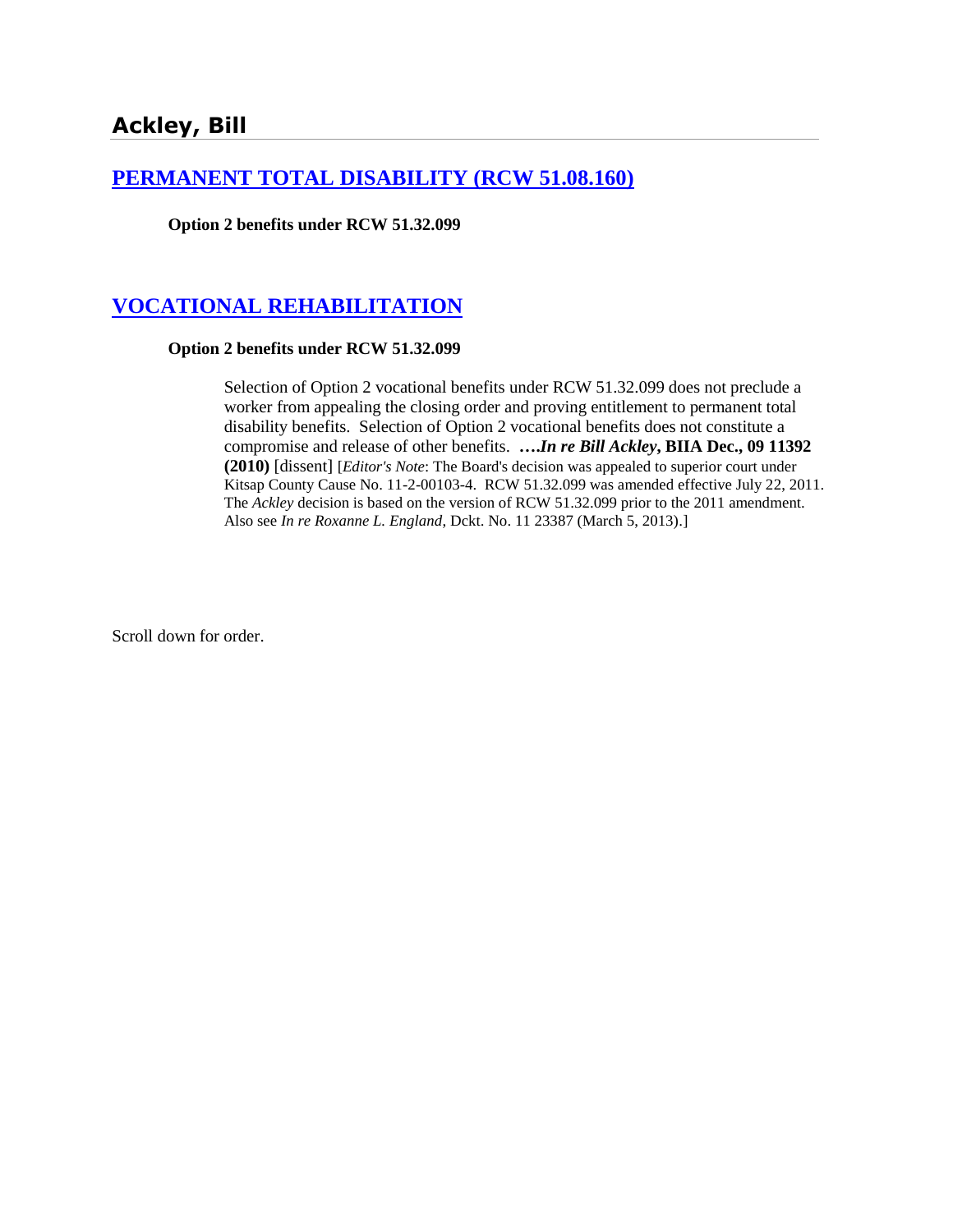## **BEFORE THE BOARD OF INDUSTRIAL INSURANCE APPEALS STATE OF WASHINGTON**

**)**

**IN RE: BILL D. ACKLEY ) DOCKET NO. 09 11392**

**CLAIM NO. W-515857 ) DECISION AND ORDER**

### APPEARANCES:

- Claimant, Bill D. Ackley, by Casey & Casey, P.S., per Gerald L. Casey and Carol L. Casey
- Self-Insured Employer, Kitsap County, by Kitsap County Prosecuting Attorney, per Deborah A. Boe, Deputy, and by Slagle Morgan, LLP, per Richard M. Slagle
	- Department of Labor & Industries, by The Office of the Attorney General, per Steve Vinyard, Assistant

The claimant, Bill D. Ackley, filed an appeal with the Board of Industrial Insurance Appeals on February 5, 2009, from an order of the Department of Labor and Industries dated January 14, 2009. In this order, the Department affirmed the provisions of an order dated August 5, 2008. In the August 5, 2008 order, the Department closed the claim with time-loss compensation benefits as paid through June 17, 2008, and directed the self-insured employer to pay the claimant a permanent partial disability award for Category 4 permanent dorso-lumbar and/or lumbosacral impairments. The Department order is **REVERSED AND REMANDED**.

## **DECISION**

As provided by RCW 51.52.104 and RCW 51.52.106, this matter is before the Board for review and decision. The self-insured employer, the Department, and the claimant all filed timely Petitions for Review of a Proposed Decision and Order issued on May 3, 2010, in which the industrial appeals judge reversed and remanded the order of the Department dated January 14, 2009. Contested issues in this appeal included finality of the Option 2 order; temporary total disability; permanent total disability; permanent partial disability; and vocational services. In this order, we address only the issues of temporary total disability, permanent total disability, and vocational services. We have reviewed the remaining contested issues and agree with the determination of the industrial appeals judge.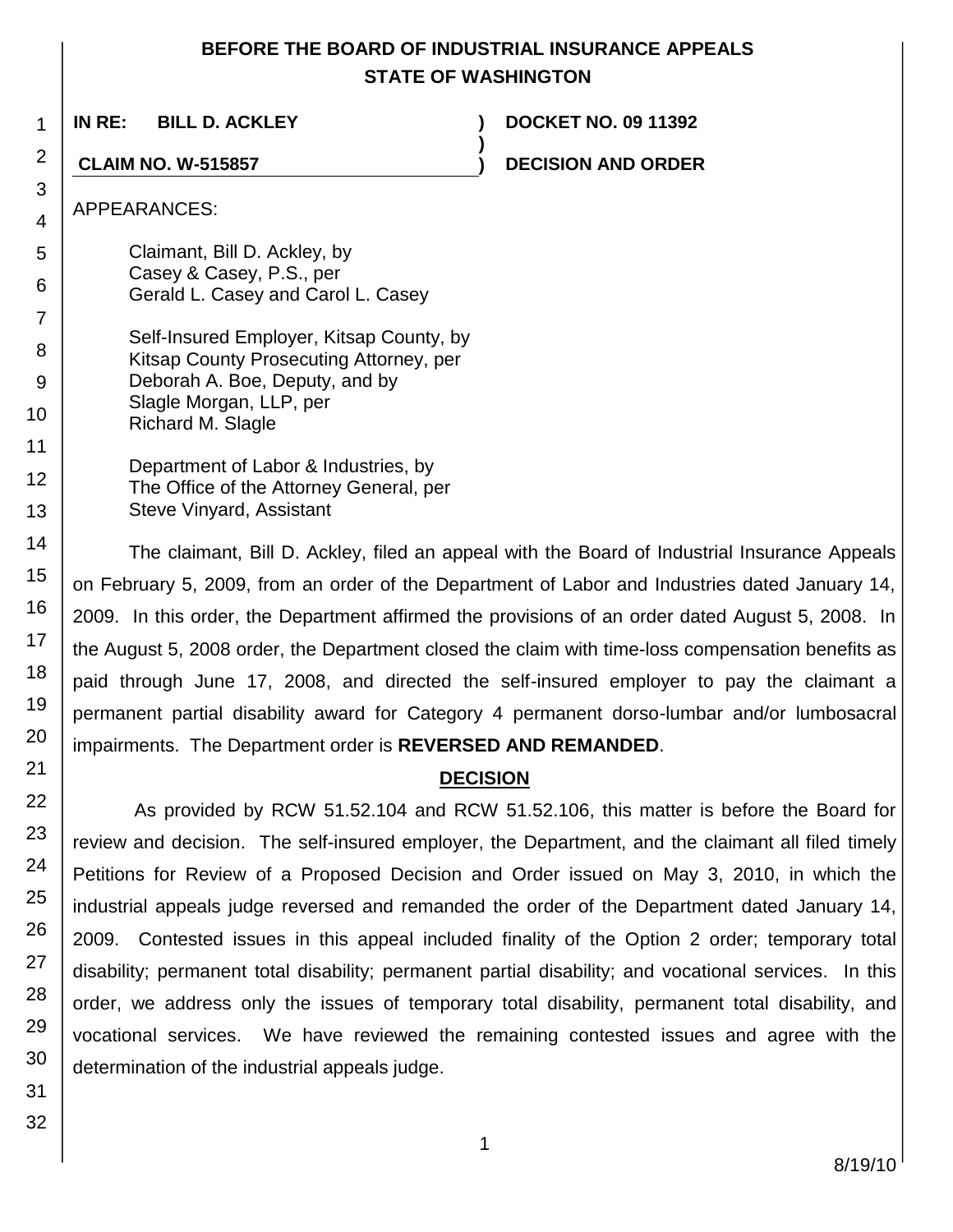1 2 3 4 5 The Board has reviewed the evidentiary rulings in the record of proceedings and finds that no prejudicial error was committed. The rulings are affirmed. The industrial appeals judge wrote in his Proposed Decision and Order that Exhibit 51 was admitted, but the exhibit itself indicated the document had been rejected. We deny any motion to admit Exhibit 51. The exhibit is rejected and is not part of the record we considered in this matter.

6 7 8 9 10 Bill D. Ackley was employed as a laborer with the Kitsap County Road Department on September 28, 2004. On that day, he was driving a small pick-up truck and placing cones behind a striping truck. As he turned left, following the striping truck, his truck was struck by an oncoming car on the right rear fender. He hurt his back and was transported to the hospital. Mr. Ackley received conservative care in the form of medication, physical therapy, and epidural injections.

11 12 13 14 15 16 17 Michael McManus, M.D., treated Mr. Ackley from March 23, 2005, through February 26, 2009. The doctor diagnosed a herniation at L5-S1 with left lower extremity neurological defects following a recognized dermatome. The doctor testified that electrodiagnostic studies performed on November 1, 2005, confirmed chronic mild left side radiculopathy. An MRI dated March 11, 2009, showed the size of the disc protrusion at L5-S1 had decreased from an earlier MRI, perhaps due to disc desiccation. Dr. McManus testified the decrease in the disc bulge would not necessarily result in a corresponding improvement in clinical findings or Mr. Ackley's symptoms.

18 19 20 21 22 23 Dr. McManus identified the following physical findings: (1) antalgic gait favoring the left hip; (2) inability to walk on the left heel and a drift to the left when walking on toes; (3) inability to maintain independent left side heel or toe raises; (4) squatting limited to 60 percent; (5) decreased low back range of motion; (6) absent ankle and knee jerk reflexes; (7) decreased sensation along the S1 dermatome; (8) decreased left large toe extension accompanied by pain; (9) decreased left ankle plantar flexion strength; and (10) low back pain with supine straight-leg raise at 60 degrees.

24 25 26 27 28 29 30 31 32 Dr. McManus diagnosed L5-S1 posterior lateral desiccation on the left with protrusion and left side L5-S1 radiculopathy, all related to the industrial injury. He imposed the following work restrictions; (1) sitting and standing no more than 20 minutes at a time and sitting no more than 4 hours a day, standing no more than 5 hours per day; (2) driving for no more than 20 minutes at a time, no more than 2 hours per day; (3) only occasional bending, squatting, kneeling, and reaching below the waist; (4) pushing and pulling up to 20 pounds frequently, 30 pounds occasionally, and 40 pounds seldom; (5) lifting and carrying up to 10 pounds frequently, 20 pounds occasionally, and 40 pounds seldom; (6) no ladder climbing; and (7) a break to stretch every 20 minutes. The restrictions are due to loss of strength and sensation in Mr. Ackley's left leg.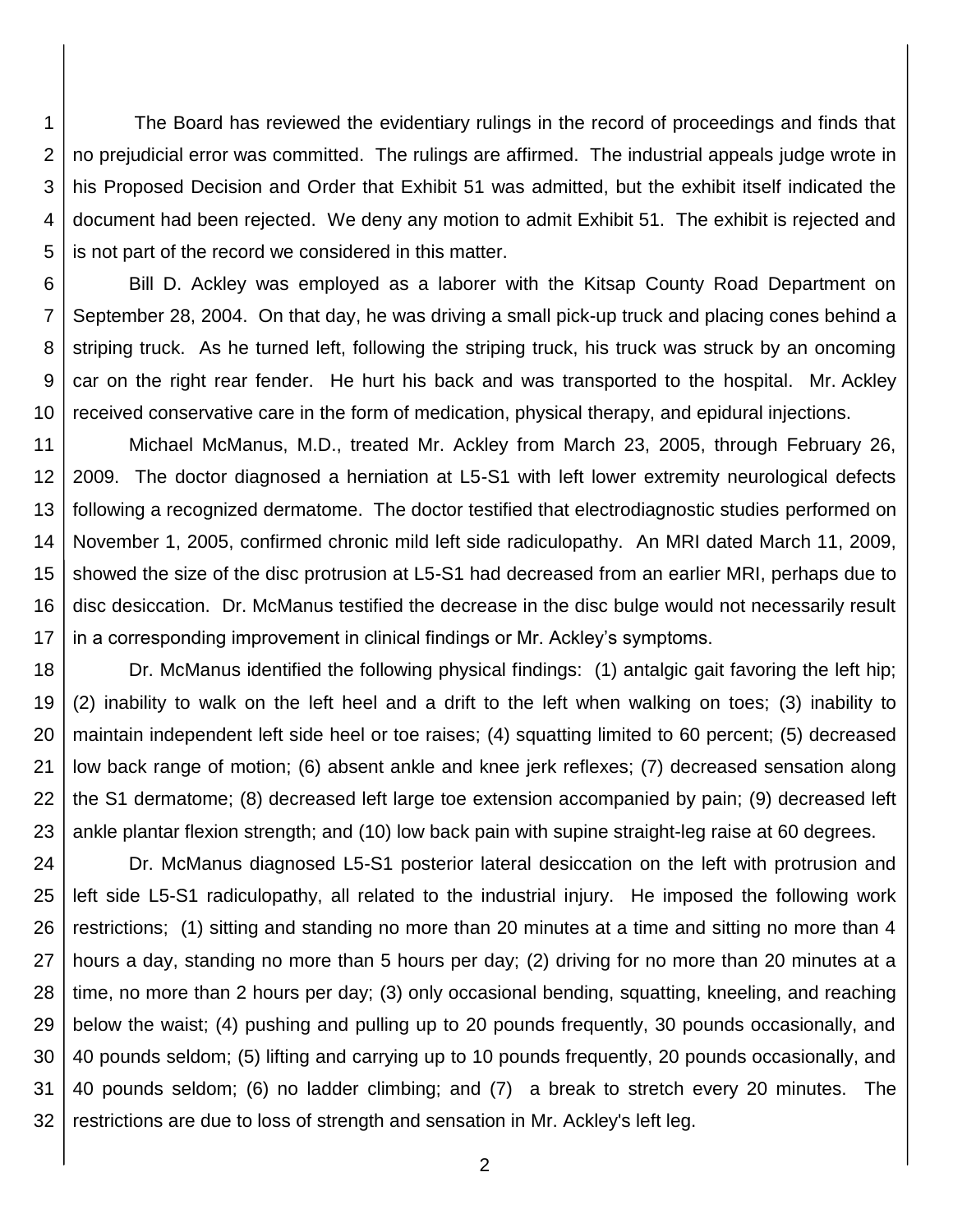1 2 3 4 5 6 7 8 9 10 11 12 Guy Earle, M.D., examined Mr. Ackley on June 22, 2009. Upon examination, Dr. Earle noted that Mr. Ackley had to change position frequently and limped when he walked. Other physical findings were: (1) his left forefoot dropped when he walked on his heels, and his left heel dropped when he walk on his toes; (2) he had a loss of lumbar lordosis; (3) his lumbar range of motion was reduced in all planes; (4) the muscles in his hips and hamstrings were tight; (5) he had significant weakness in his left great toe; and (6) he had diminished sensation to touch along the lateral aspect of the left foot. An MRI showed a tear in the disc at L5-S1, although an MRI dated March 11, 2009, showed less protrusion of the material and a November 11, 2009 MRI indicated the herniated disc had resolved. Dr. Earle diagnosed a low back strain with disc herniation, nerve damage, and radiculopathy on the left. He also felt Mr. Ackley was suffering from mechanical back pain. All of the conditions were related to the September 28, 2004 industrial injury. Dr. Earle agreed with the limitations imposed by Dr. McManus.

13 14 15 16 17 18 19 20 21 22 The only other medical professionals to testify were Russell Vandenbelt, M.D., a psychiatrist, and Aleksandra Zietak, M.D. The parties presented no evidence Mr. Ackley's ability to work is affected by any mental health issue. There is no need to summarize Dr. Vandenbelt's testimony. Dr. Zietak examined Mr. Ackley on December 2, 2009. Dr. Zietak testified that the only findings were pain and tenderness, and that Mr. Ackley demonstrated pain behavior with en bloc rotation. Dr. Zietak observed Mr. Ackley walking normally at the beginning of the examination, but when he left the examination, he walked with an incomplete toe pickup in his left foot and an exaggerated left-sided limp. Dr. Zietak diagnosed only a lumbar strain related to the industrial injury, which she felt had resolved. She found no need for further treatment, no permanent partial disability, and no reason to impose any restrictions on Mr. Ackley's work activities.

23 24 25 We find the testimony of the attending physician, and Dr. Earle, to be more persuasive than that of Dr. Zietak. In so doing, we accept the limitations imposed by Dr. McManus and apply those limitations in determining the benefits to be awarded to Mr. Ackley.

26 27 28 29 30 31 32 Mr. Ackley's case was referred to Judith Parker, VRC, for vocational services in 2005. The educational and vocational history compiled by Ms. Parker demonstrated: Mr. Ackley graduated from high school in the late 1960s and attended college for a period of time; he served in the Air Force for 6 years; and following his discharge from the Air Force, he worked primarily operating heavy equipment including running his own backhoe business for 5-6 years. In determining what physical capabilities Mr. Ackley had for work, Ms. Parker relied on the sitting and lifting restrictions imposed by Dr. McManus. Also, because Mr. Ackley had not been released to return to work as a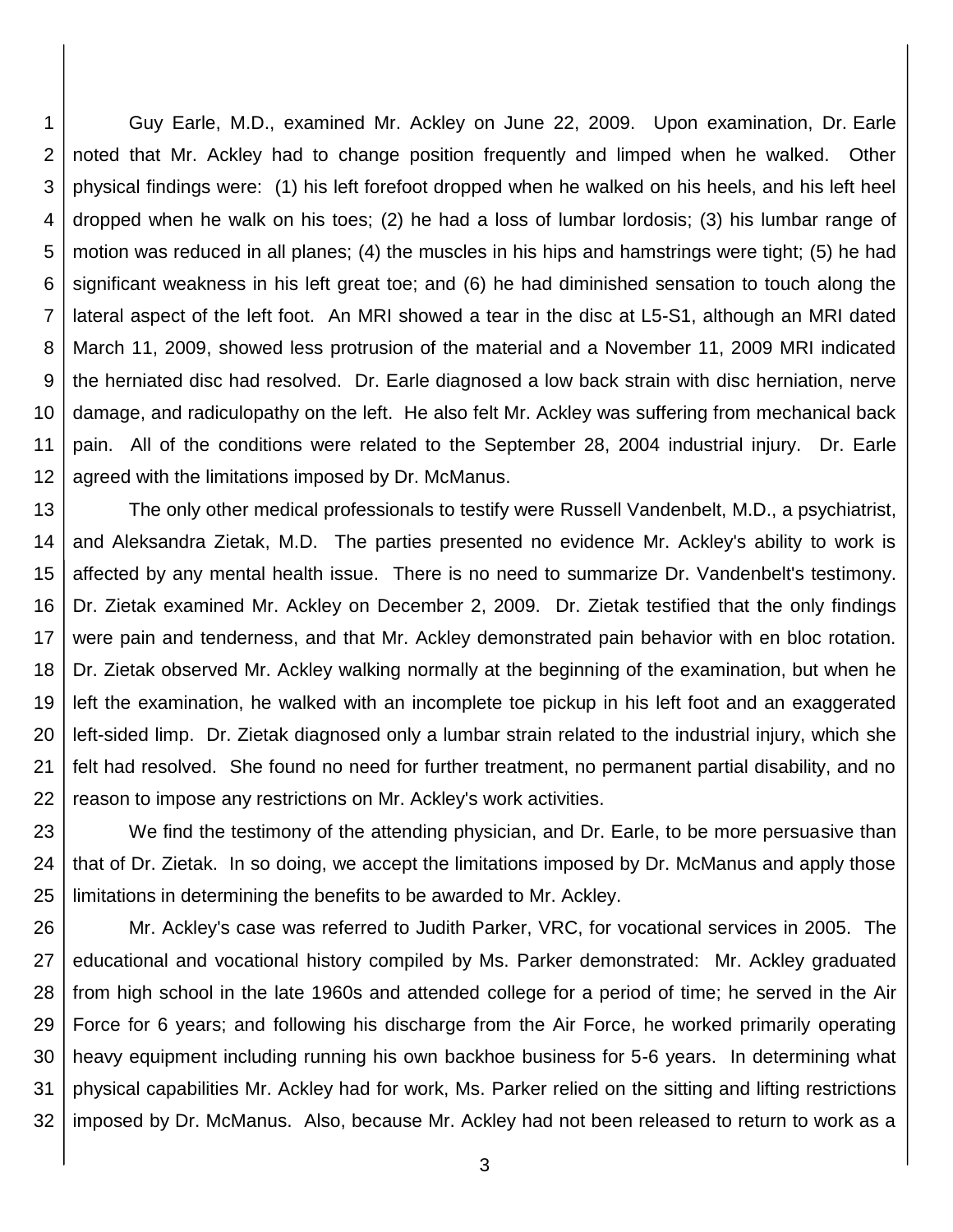1 2 3 4 5 laborer, she began looking for alternative jobs. Ms. Parker looked at several job possibilities including building inspector; security guard; counter/rental clerk; customer service representative; travel agent; teacher's aide; title researcher; and photo assistant. Based on the information available to her, Ms. Parker concluded Mr. Ackley was not employable unless he was successfully retrained.

6 7 8 9 10 11 12 13 Mr. Ackley had expressed an interest in attending the Robert Allen program to begin a career in real estate investment. Ms. Parker investigated this possibility, but determined that the program was not an appropriate retraining program because it was too expensive and the program was not Department-approved or offered by a Department-approved provider. She also concluded the job associated with the Robert Allen program would constitute self-employment. Based on these factors, Ms. Parker felt it unlikely the Department would approve such a program. After reviewing career-interest testing results for Mr. Ackley, Ms. Parker began the process for developing a plan to train Mr. Ackley to be graphic designer.

14 15 16 17 18 As 2007 was ending, Ms. Parker became aware of the pending change in laws pertaining to vocational rehabilitation, including Option 2 benefits. This is the first opportunity we have had to review an appeal involving Option 2 vocational benefits. Option 2 vocational benefits are part of a pilot program instituted by the Legislature under RCW 51.32.099. The statute explains the purpose of the program:

19 20 21 22 23 24 (1)(a) The legislature intends to create improved vocational outcomes for Washington state injured workers and employers through legislative and regulatory change under a pilot program for the period of January 1, 2008, through June 30, 2013. This pilot vocational system is intended to allow opportunities for eligible workers to participate in meaningful retraining in high-demand occupations, improve successful return to work and achieve positive outcomes for workers, reduce the incidence of repeat vocational services, increase accountability and responsibility, and improve cost predictability.

25

26

The program provides an opportunity for injured workers to opt out of the vocational plan approved by the Department.

27 28 29 30 31 32 (b) Option 2: The worker declines further vocational services under the claim and receives an amount equal to six months of temporary total disability compensation under RCW [51.32.090.](http://apps.leg.wa.gov/rcw/default.aspx?cite=51.32.090) The award is payable in biweekly payments in accordance with the schedule of temporary total disability payments, until such award is paid in full. These payments shall not include interest on the unpaid balance. However, upon application by the worker, and at the discretion of the department, the compensation may be converted to a lump sum payment. The vocational costs defined in subsection (3)(d) of this section shall remain available to the worker, upon application to the department or self-insurer, for a period of five years. The vocational costs shall, if expended, be available for programs or courses at any accredited or licensed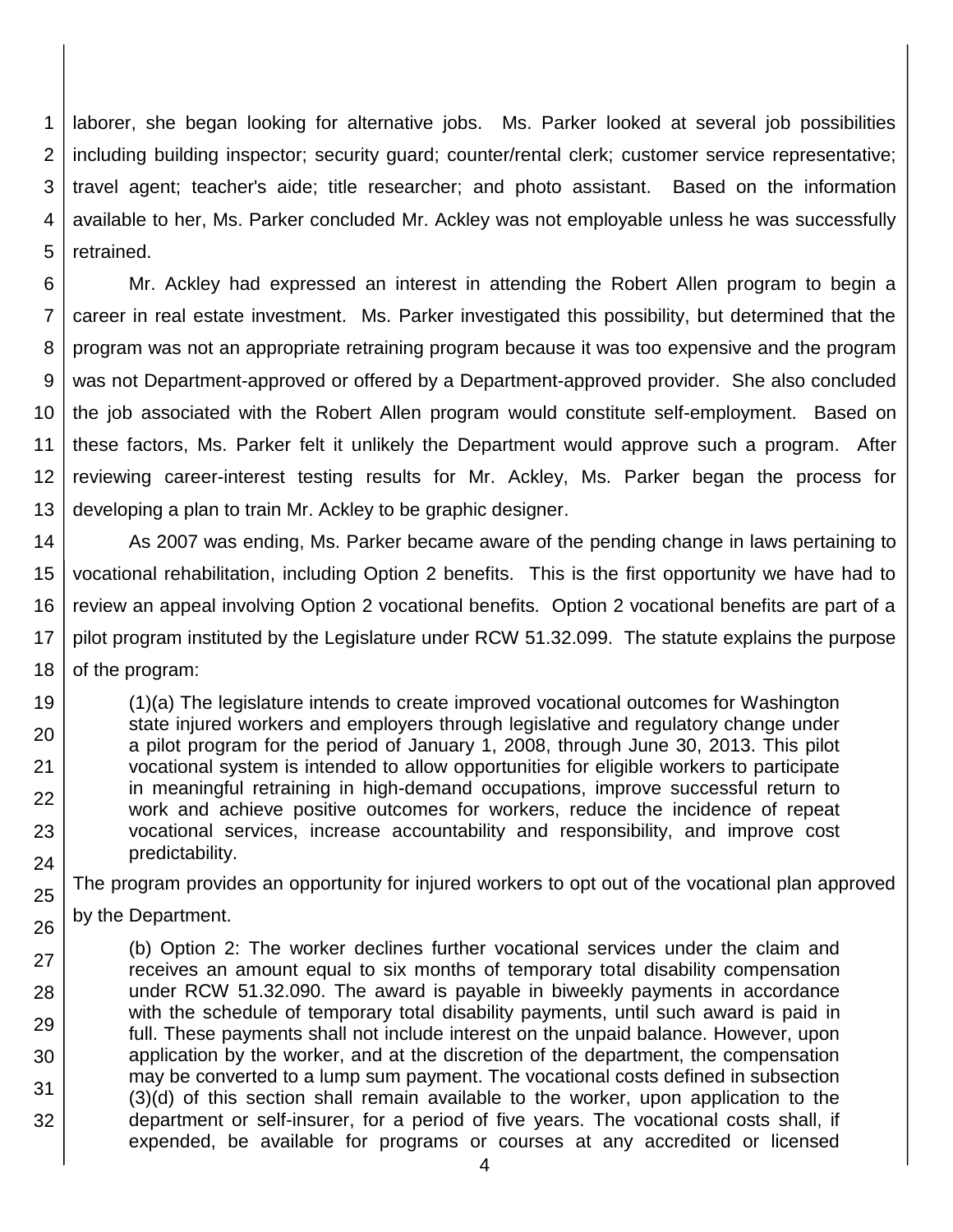institution or program from a list of those approved by the department for tuition, books, fees, supplies, equipment, and tools, without department or self-insurer oversight. The department shall issue an order as provided in RCW [51.52.050](http://apps.leg.wa.gov/rcw/default.aspx?cite=51.52.050) confirming the option 2 election, setting a payment schedule, and terminating temporary total disability benefits. The department shall thereafter close the claim.

RCW 51.32.099(4)(b). If the worker opts out of the vocational plan by selecting Option 2, the worker receives six months worth of time-loss compensation benefits, paid every two weeks in most cases. The worker also is eligible for an amount certain to be used for retraining by Departmentapproved providers. Once the worker elects Option 2, the Department is to issue an order confirming the Option 2 election, and close the claim.

Ms. Parker explained the changes and the Option 2 benefits to Mr. Ackley. On April 3, 2008, the Department approved a training plan in graphic design for Mr. Ackley. The plan called for Mr. Ackley to attend Pierce College, which is approximately 39 miles from his home. Mr. Ackley elected Option 2 benefits on April 14, 2008. Ms. Parker was present when he signed the form. At the time, Mr. Ackley said he wanted to pursue his interest in real estate investment.

Mr. Ackley recalled working with a vocational counselor. He testified that when he signed the Option 2 agreement in 2008, he did not understand his claim would be closed and his benefits terminated. Mr. Ackley took two computer courses in 2009, but found attending class difficult because of the time spent sitting. He testified he would still like to pursue a career in photography and computers, but feels it would be too painful to sit in class.

The claimant presented the testimony of John Berg, VRC. Mr. Berg did not find it realistic to think that any retraining program would make Mr. Ackley employable. Mr. Berg felt that a job in graphic design would require more education and experience than Mr. Ackley could obtain with his worker's compensation benefits. The plan also required Mr. Ackley to maintain a 2.0 grade point average. In his prior college experience, Mr. Ackley was only able to achieve a 1.5. Mr. Berg was concerned Mr. Ackley did not have the academic ability to complete the training. In addition, Mr. Ackley believed that all of the jobs identified in the labor market survey were in Tacoma or Seattle. Mr. Ackley lives in Kitsap County. His commute to those jobs would require him to sit longer than the limitations imposed by Dr. McManus. Finally, Mr. Berg voiced his opinion that re-employment was not a realistic possibility given Mr. Ackley's age. By the time he completed the training plan, Mr. Ackley would have been over 60 years old.

We note that Ms. Parker did not explain how Mr. Ackley could be expected to commute 40 miles to school given his severe limitations in driving and sitting, even though she stated she based her recommendations on those limitations. She also did not explain how Mr. Ackley would

32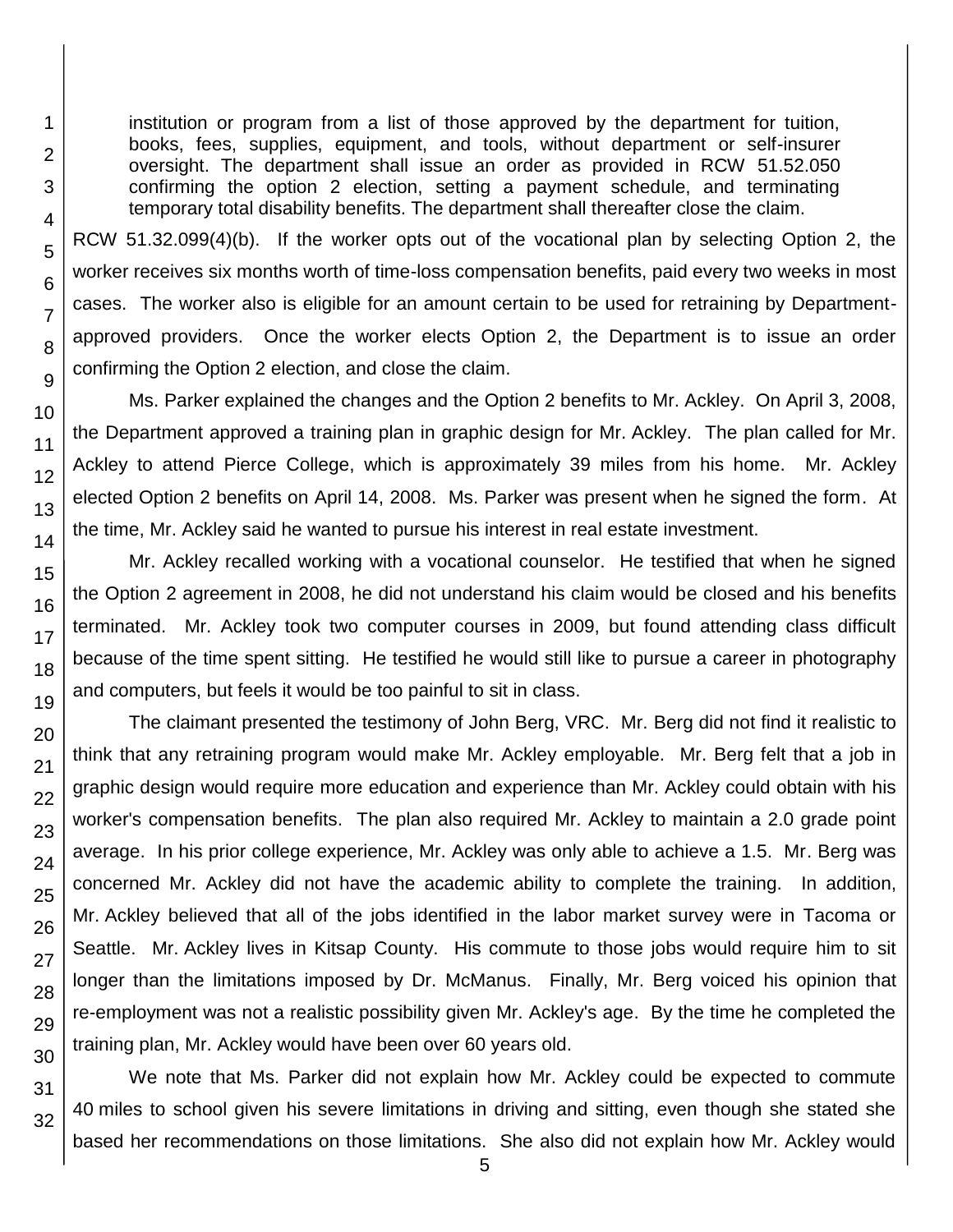1 2 3 4 be able to commute to Tacoma or Seattle when he was limited to sitting and/or driving only 20 minutes at a time. Ms. Parker's failure to explain how the training plan could be accomplished given Mr. Ackley's limitations is one of the reasons we find Mr. Berg's testimony to be more persuasive.

5 6 7 8 9 10 11 12 13 14 15 16 17 For reasons explained below, we are convinced Mr. Ackley is permanently totally disabled and entitled to benefits consistent with that status. We are doubtful that it was the Legislature's intention to have workers elect Option 2 and then be placed on a pension for permanent total disability. There is nothing in the statute, however, that directs the Department to treat an Option 2 election as a compromise and release, or as a specific waiver of any other benefits. Furthermore, there is nothing in the statute that indicates a worker is not eligible for pension benefits after selecting Option 2. If the statute were to operate in that fashion, we believe the statute should explicitly state that the Option 2 selection is an irrevocable decision that precludes an award for permanent total disability. The statute should specifically state that a worker cannot appeal the order closing the claim and assert entitlement to benefits as a totally and permanently disabled worker. In addition, if the statute were intended to operate as a form of compromise and release, the paperwork provided by the Department should have completely and clearly informed the worker of the consequences, as well as the benefits, of selecting Option 2.

18 19 20 21 With regard to the issue of the Option 2 order having become final and binding, we do not think the finality of that order prohibits the action we take here. In our view, the finality of that order simply prevents Mr. Ackley from reverting to the vocational plan established by the Department for retraining as a graphic designer.

22 23 24 25 26 27 28 29 30 31 We also recognize that one of the purposes of the statute was to improve vocational outcomes. The Department identified statements from the legislative hearings related to the enactment of this statute that suggest another goal was to reduce the number of pensions. We do not believe, however, that a general goal of improving vocational outcomes, or even a more specific goal of reducing pensions should be construed to operate against awarding a pension to any particular individual. We do not understand the purpose statement to mean that any worker who chooses Option 2 necessarily should be precluded from receiving benefits for permanent total disability. We can envision other circumstances in which a worker who selected Option 2 might be eligible for pension benefits. For example, a worker who selected Option 2, but then reopened the claim for aggravation, might receive a pension at the point of claim closure.

32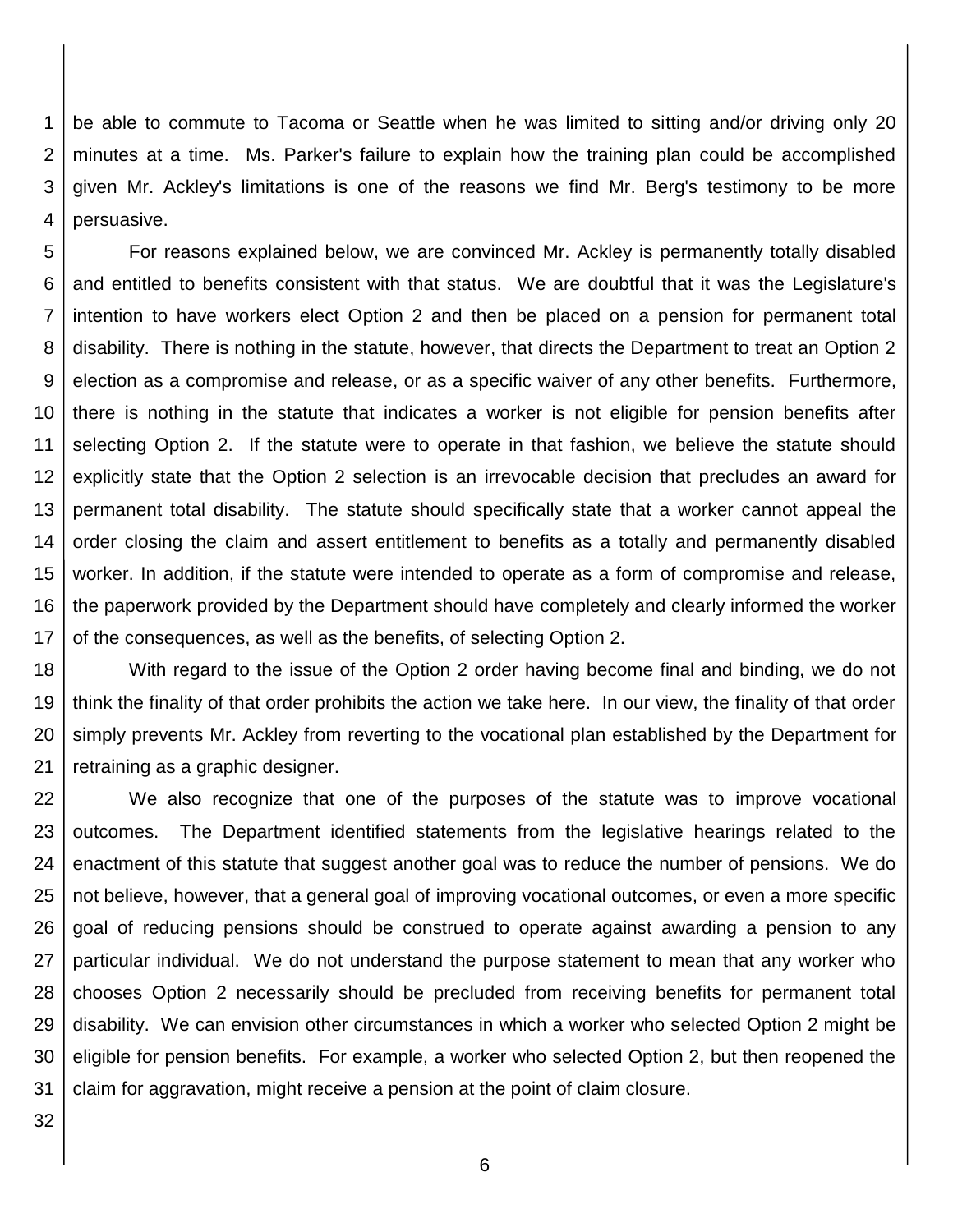1 2 3 4 Although we understand the arguments put forth by the Department and the self-insured employer supporting the denial of pension benefits, we find the statute to be ambiguous in this respect. We note that any ambiguity in the statute must be liberally construed in favor of providing benefits to the injured worker. RCW 51.12.010.

5 6 7 8 9 10 11 12 13 14 15 16 17 18 We also believe that this is an unusual case. In most circumstances, a worker would not receive pension benefits after selecting Option 2. The result in this case really depends on the facts before us. Based on the evidence in this case, we are not convinced that the Department had established a viable retraining plan for Mr. Ackley. There were not enough training benefits available for Mr. Ackley to complete all of the coursework required to become employable in the field. The plan required Mr. Ackley to attend college at Pierce College, 40 miles from his home. Mr. Ackley was not able to drive or sit for more than 20 minutes, but his commute to school would take longer than that. Mr. Ackley would have been required to maintain a 2.0 grade point average. His prior experience with college, in which he earned a 1.5 grade point average, caused him some concern about being able to meet the Department's expectations. In addition, the labor market survey for the position for which Mr. Ackley would be trained located positions in Tacoma and Seattle, but not within 20 minutes driving distance of Mr. Ackley's home. Given Mr. Ackley's severe sitting and driving restrictions, it was not reasonable to expect him to be able to work in Tacoma or Seattle.

19 20 21 22 23 24 25 Under the statute, after a training plan had been approved by the Department, Mr. Ackley had to either accept the Department's plan, in which he had no confidence, or select Option 2. Mr. Ackley did not have the benefit of legal counsel when faced with the choice. He likely did not realize that he perhaps needed to question the validity of the training plan approved by the Department. He testified he was not aware that selecting Option 2 would operate to close his claim and terminate his medical benefits. It appears Mr. Ackley did not make a fully informed choice for Option 2 benefits.

26 27 28 29 30 31 32 Even if Mr. Ackley fully understood the consequences of selecting Option 2, Mr. Ackley's physical condition is a barrier to both retraining and becoming employable. His limitations are such that we are convinced he cannot work on a reasonably continuous basis in gainful employment. He is able to sit and stand only 20 minutes at a time, which would impact his ability to work, and his ability to get to work unless he were able to find employment very close to his residence. Based on those limitations, we are convinced Mr. Ackley is permanently totally disabled and our industrial appeals judge's decision directing the Department to award him pension benefits is correct.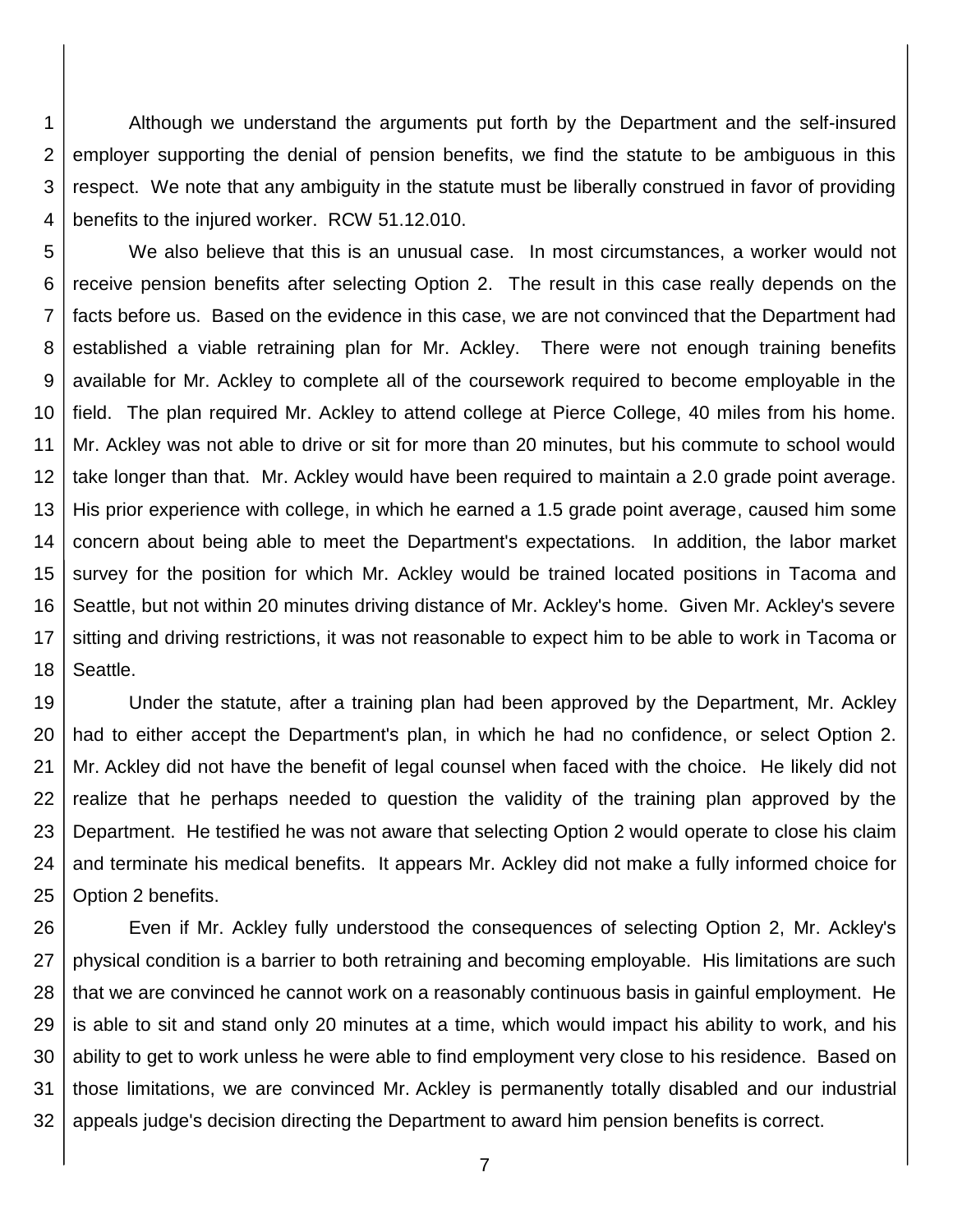1 2 3 4 5 6 7 8 9 10 11 The parties advanced several arguments in their respective Petitions for Review in this case. We have considered those arguments carefully, but do not find it necessary to address each argument in this decision. We believe it is sufficient to say that had the Legislature intended the Option 2 election to operate as a compromise and release precluding the award of pension benefits, the statute would have said so explicitly. We simply cannot construe the statute to abrogate a right to appeal an order closing the claim or limit the issues in such an appeal absent specific direction by the Legislature to do so. We reverse and remand with direction to the Department to find Mr. Ackley permanently totally disabled and place him on the pension rolls. With regard to any payments made to Mr. Ackley or to any educational institution pursuant to Mr. Ackley's Option 2 selection, we leave the matter with the Department to determine the appropriate disposition of those benefits.

### **FINDINGS OF FACT**

1. The claimant, Bill D. Ackley, was injured on September 28, 2004, while working for the self-insured employer, Kitsap County. The Application for Benefits in Claim No. W-515857 was filed with the Department on September 30, 2004, and on November 2, 2004, the Department entered an order in which it allowed the claim.

12

13

14

15

16

17

18

19

20

21

22

23

24

25

26

27

28

29

30

31

- On April 24, 2008, the Department entered an order in which it ended time-loss compensation benefits effective April 24, 2008, and determined that the claimant had elected not to participate in an approved vocational training plan. On August 5, 2008, the Department entered an order in which it closed the claim with Category 4 permanent dorso-lumbar and/or lumbosacral impairments, and with time-loss compensation benefits as paid through June 17, 2008. The claimant filed a Protest and Request for Reconsideration with the Department on October 1, 2008, directed to the August 5, 2008 order, and on January 14, 2009, the Department entered an order in which it affirmed the provisions of the August 5, 2008 order. The claimant filed an appeal with this Board on February 5, 2009, to the order dated January 14, 2009. The appeal was assigned Docket No. 09 11392, and was granted by an order of the Board dated March 16, 2009. These proceedings followed.
- 2. The claimant, Bill D. Ackley, was injured on September 28, 2004, while in the course of his employment with the self-insured employer Kitsap County, when a county truck he was driving was struck by another vehicle on the right rear fender. The truck lacked doors, and the collision threw Mr. Ackley toward the open door; he was restrained from being thrown out of the truck by his seatbelt. The accident caused severe back pain. Mr. Ackley was transported to the hospital, and he was subsequently released and was cared for by his personal physician. As a result of the September 28, 2004 industrial injury, Mr. Ackley sustained posterior lateral disc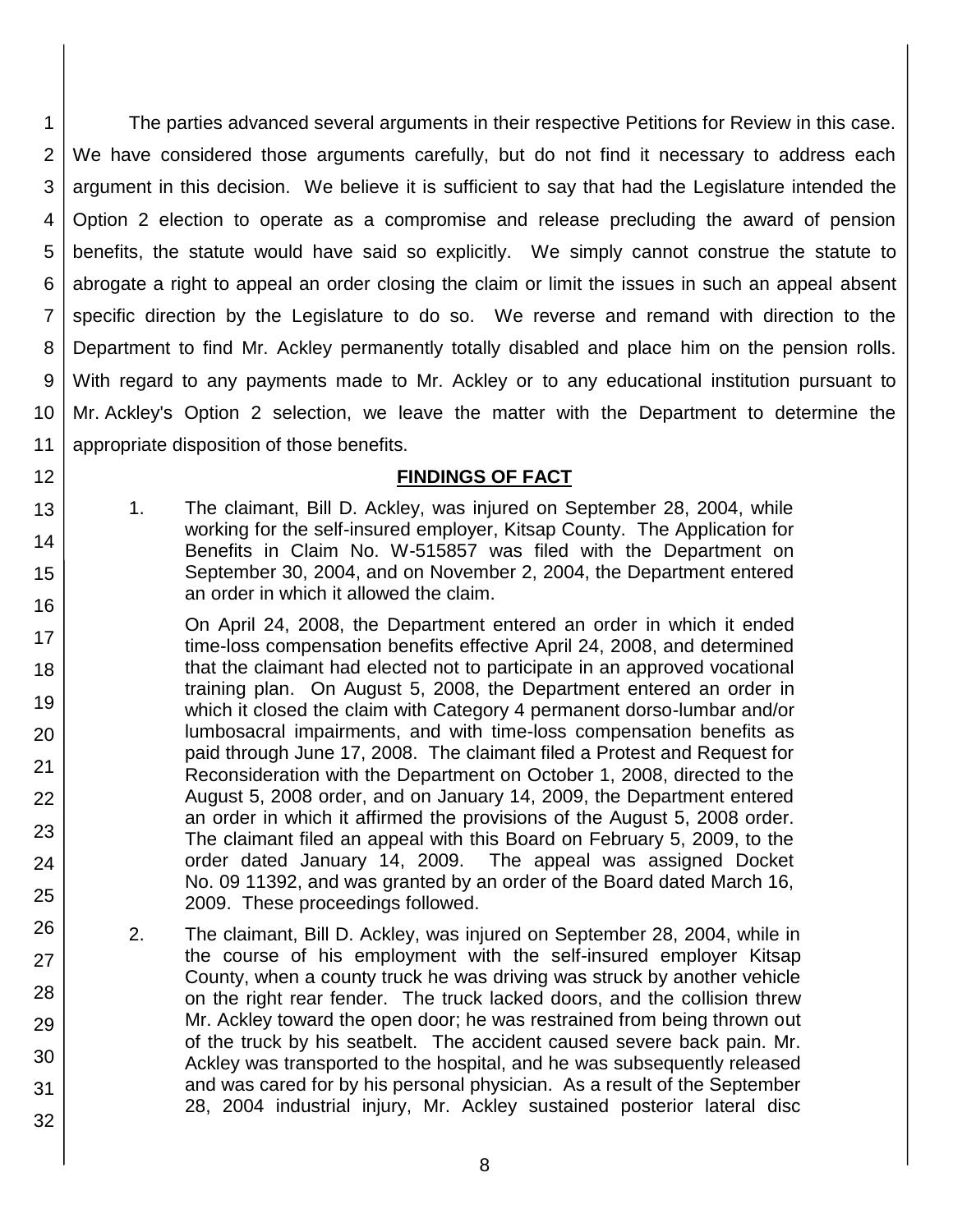desiccation on the left side at L5-S1, chronic left side L5-S1 radiculopathy, and nerve damage.

3. As of January 14, 2009, Mr. Ackley's low back conditions, proximately caused by the September 28, 2004 industrial injury, had reached maximum medical improvement, and were not in need of further treatment.

1

2

3

4

5

6

7

8

9

10

11

12

13

14

15

16

17

18

19

20

21 22

23

24

25

26

27

28

29

30

31

32

- 4. As of January 14, 2009, Mr. Ackley was a 58-year-old man. He had graduated from high school and attended, but not graduated from, college. He served for six years in the United States Air Force, and after leaving military service worked exclusively in heavy labor, working in construction, landscaping, truck driving, and heavy equipment operation. From April 25, 2008, through January 14, 2009, and as of January 14, 2009, due to the residuals of the September 28, 2004 industrial injury, Mr. Ackley was limited to sitting and standing for 20 minutes per hour, with total sitting of four hours per day and total standing of five hours per day; driving for 20 minutes at a time, for a total of two hours per day; bending, squatting, kneeling, reaching below the waist only occasionally; pushing and pulling up to 40 pounds seldom, up to 30 pounds occasionally, and up to 20 pounds frequently; lifting and carrying up to 40 pounds seldom, up to 20 pounds occasionally, and up to 10 pounds frequently; no ladder climbing; and he needed a one-minute stretch break every 20 minutes. As of January 14, 2009, Mr. Ackley had no transferable skills that would allow him to perform jobs within his limitations.
	- 5. Between April 25, 2008, and January 13, 2009, inclusive, and considering the disabilities and physical limitations proximately caused by the industrial injury of September 28, 2004, Mr. Ackley was unable to perform reasonably continuous work at a gainful occupation, in light of his age, education, work experience, disabilities.
	- 6. As of January 14, 2009, when considering the disabilities and physical limitations proximately caused by the industrial injury of September 28, 2004, Mr. Ackley was unable to perform reasonably continuous work at a gainful occupation, in light of his age, education, work experience and work history.

## **CONCLUSIONS OF LAW**

- 1. The Board of Industrial Insurance Appeals has jurisdiction over the parties to and the subject matter of this appeal.
- 2. Between April 28, 2005, and January 14, 2009, the claimant, Bill D. Ackley, was a temporarily totally disabled worker within the meaning of the Industrial Insurance Act and RCW 51.32.090.
- 4. As of January 14, 2009, and pursuant to RCW 51.36.010, Mr. Ackley's posterior lateral disc desiccation on the left side at L5-S1, and chronic left side L5 and S1 radiculopathy had reached maximum medical improvement, and he is not entitled to further proper and necessary medical treatment for those conditions.
	- 9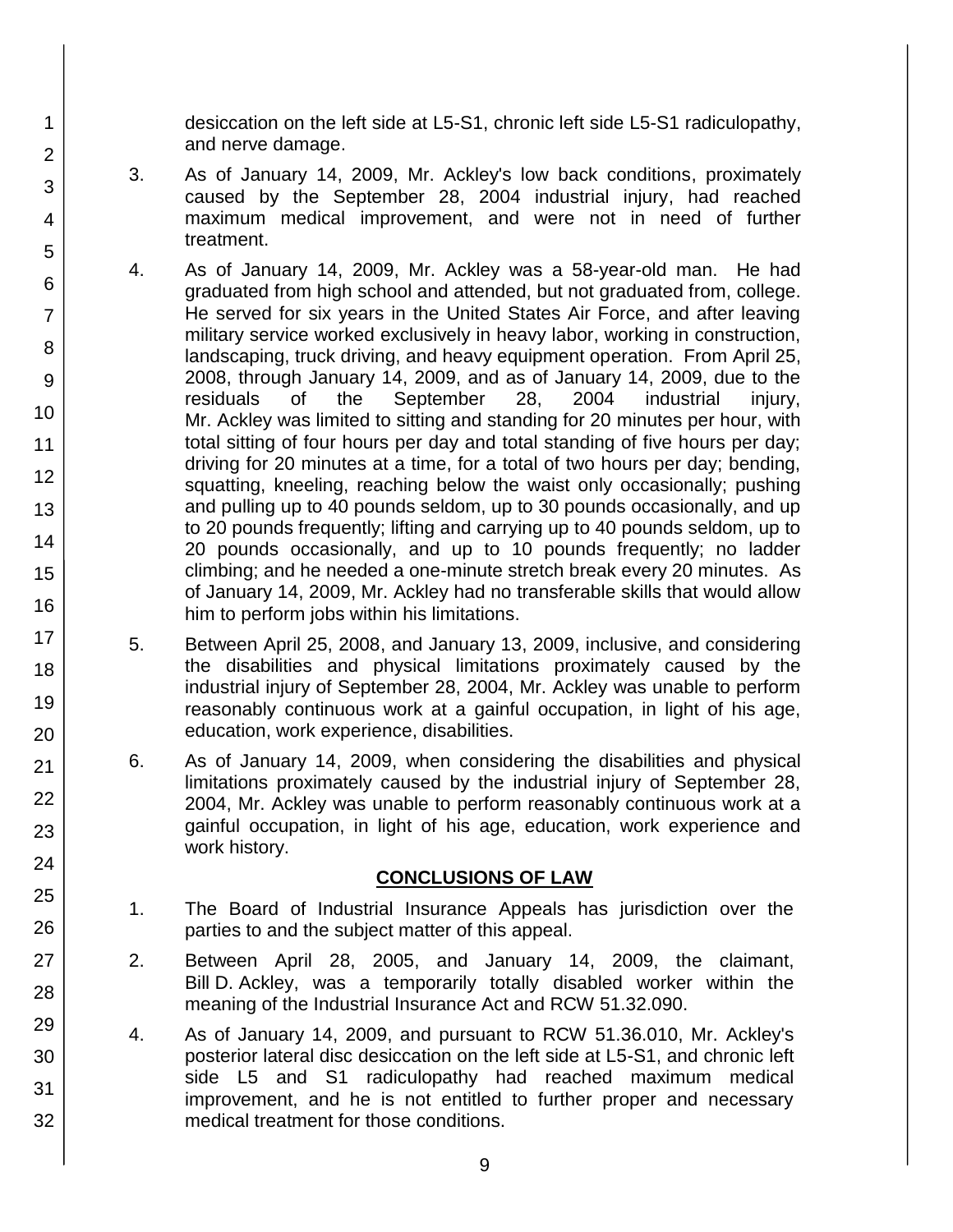- 5. As of January 14, 2009, Mr. Ackley was a permanently totally disabled worker within the meaning of the Industrial Insurance Act, and RCW 51.08.160.
- 6. The order of the Department of Labor and Industries dated January 14, 2009, in which it closed the claim with a permanent partial disability award for Category 4 of WAC 296-20-280 for permanent dorso-lumbar and/or lumbosacral impairments, and with time-loss compensation benefits as paid through June 17, 2008, is incorrect and is reversed. This claim is remanded to the Department to: (1) pay Mr. Ackley time-loss compensation benefits from April 25, 2008 through January 13, 2009; (2) find Mr. Ackley a permanently totally disabled worker effective January 14, 2009; and (3) take such other and further action as is proper and necessary under the facts and the law.

DATED: August 19, 2010.

#### BOARD OF INDUSTRIAL INSURANCE APPEALS

 $\sqrt{s}$ / DAVID E. THREEDY Chairperson

/s/\_\_\_\_\_\_\_\_\_\_\_\_\_\_\_\_\_\_\_\_\_\_\_\_\_\_\_\_\_\_\_\_\_\_\_\_\_\_\_\_

FRANK E. FENNERTY, JR. Member

#### **DISSENT**

I respectfully dissent. The stated purpose of RCW 51.32.099 is to increase employability while decreasing pension rates. To that end, the legislature instituted this pilot program whereby an injured worker can elect Option 2 benefits to pursue training in a field of interest to the worker. The premise behind the pilot program is that if the worker has more input into selecting the training program, and has a broader range of options available, the worker will succeed with retraining and become employable. In exchange for that freedom of choice, and the opportunity to receive training without Department oversight, the worker waives any of the other benefits available to other workers who elect to pursue vocational training under the Department plan. The statute operates as a form of compromise and release.

In this case, Mr. Ackley was presented with a training program designed to prepare him for employment as a graphics designer. He decided to accept Option 2 to pursue a career in real estate investment. He now seeks to be relieved from the consequences of what transpired to be a